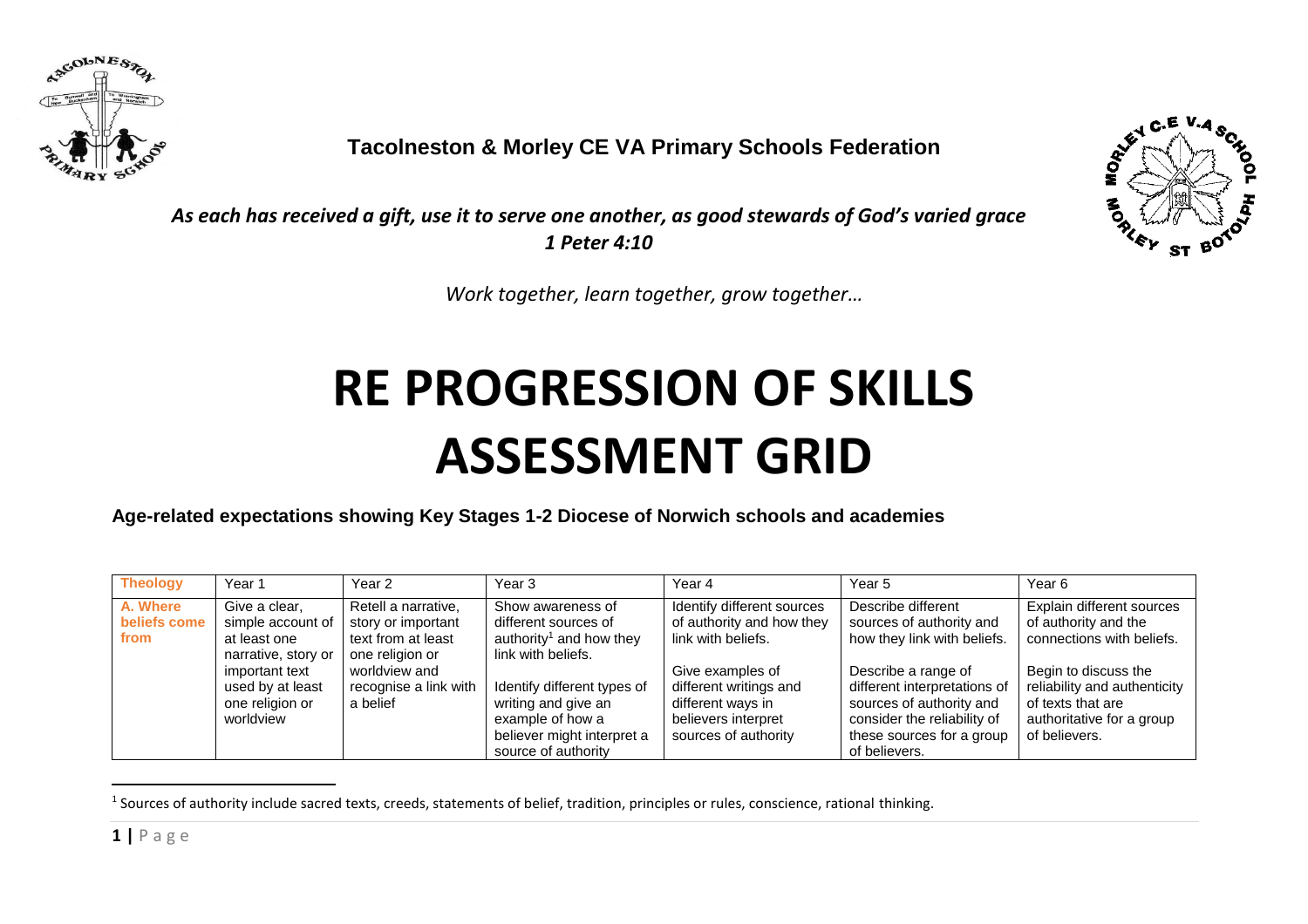|                                                                                                              |                                                                                                                            | Recognise different<br>types of writing from<br>within one text                                        |                                                                                                                                                                                                                   |                                                                                                                                                                                                                |                                                                                                                                                                                                                                                 |                                                                                                                                                                                                                                                   |
|--------------------------------------------------------------------------------------------------------------|----------------------------------------------------------------------------------------------------------------------------|--------------------------------------------------------------------------------------------------------|-------------------------------------------------------------------------------------------------------------------------------------------------------------------------------------------------------------------|----------------------------------------------------------------------------------------------------------------------------------------------------------------------------------------------------------------|-------------------------------------------------------------------------------------------------------------------------------------------------------------------------------------------------------------------------------------------------|---------------------------------------------------------------------------------------------------------------------------------------------------------------------------------------------------------------------------------------------------|
| <b>B. How</b><br><b>beliefs</b><br>change over<br>time                                                       | N/A                                                                                                                        | N/A                                                                                                    | Recognise that beliefs<br>are influenced by events<br>in the past and present                                                                                                                                     | Identify events in history<br>and society which have<br>influenced some religious<br>and non-religious<br>worldviews                                                                                           | Describe how events in<br>history and society have<br>influenced some religious<br>and non-religious<br>worldviews                                                                                                                              | Explain how events in<br>history and society have<br>influenced some religious<br>and non-religious<br>worldviews                                                                                                                                 |
| C. How<br>beliefs relate<br>to each<br>other                                                                 | Recognise that<br>narratives,<br>stories and texts<br>used by at least<br>one religion or<br>worldview<br>contain beliefs. | Recognise that<br>some beliefs<br>connect together<br>and begin to talk<br>about these<br>connections. | Identify some links<br>between beliefs being<br>studied within a religion<br>or worldview.<br>Show awareness of some<br>of the similarities and<br>differences between and<br>within religions and<br>worldviews. | Make clear links between<br>different beliefs being<br>studied within a religion<br>or worldview.<br>Identify some of the<br>similarities and<br>differences between and<br>within religions and<br>worldviews | Describe the connections<br>between different beliefs<br>being studied and link<br>them to sources of<br>authority<br>Describe some of the key<br>theological similarities<br>and differences between<br>and within religions and<br>worldviews | Explain connections<br>different beliefs being<br>studied and link them to<br>sources of authority using<br>theological terms<br>Explain the key<br>theological similarities<br>and differences between<br>and within religions and<br>worldviews |
| <b>D.How</b><br><b>beliefs</b><br>shape the<br>way<br><b>believers</b><br>see the<br>world and<br>each other | Give an example<br>of how<br>$2$ use<br>beliefs to guide<br>their daily lives                                              | Give different<br>examples of how<br>beliefs<br>influence daily life                                   | Recognise ways in which<br>beliefs might make a<br>think about how<br>they live their life, how<br>they see the world in<br>which they live and how<br>they view others                                           | Identify ways in which<br>beliefs might make a<br>think about how<br>they live their life, how<br>they see the world in<br>which they live and how<br>they view others                                         | Describe ways in which<br>beliefs shape the way<br>view the world<br>in which they live and<br>how they view others                                                                                                                             | Explain and discuss how<br>beliefs shape the way<br>view the world in<br>which they live and how<br>they view others                                                                                                                              |

| <b>Philosophy</b>                                                      | Year <sub>1</sub>                                                                                                                                          | Year 2                                                                                                                                         | Year 3                                                                                                                                               | Year 4                                                                                                                                                                                                                                 | Year 5                                                                                                                                                                                                    | Year 6                                                                                                                                                                                                                                 |
|------------------------------------------------------------------------|------------------------------------------------------------------------------------------------------------------------------------------------------------|------------------------------------------------------------------------------------------------------------------------------------------------|------------------------------------------------------------------------------------------------------------------------------------------------------|----------------------------------------------------------------------------------------------------------------------------------------------------------------------------------------------------------------------------------------|-----------------------------------------------------------------------------------------------------------------------------------------------------------------------------------------------------------|----------------------------------------------------------------------------------------------------------------------------------------------------------------------------------------------------------------------------------------|
| A.The<br><b>Nature of</b><br>knowledge,<br>meaning<br>and<br>existence | Ask questions<br>about the world<br>around them and<br>talk about these<br>questions.<br>Begin to make<br>connections<br>between using<br>their senses and | Talk about the<br>questions a story or<br>practice from a<br>religion or<br>worldview might<br>make them ask<br>about the world<br>around them | Recognise that there<br>are many different<br>religious and non-<br>religious answers to<br>questions people raise<br>about the world around<br>them | Describe different<br>philosophical answers to<br>questions about the world<br>around them, including<br>questions relating to<br>meaning and existence<br>Begin to use philosophical<br>vocabulary when<br>discussing issues relating | Explain different<br>philosophical answers to<br>questions about the world<br>around them, including<br>questions relating to<br>meaning and existence.<br>Explain some of the<br>different ways in which | Begin to analyse and<br>evaluate a range of<br>philosophical answers to<br>questions about the world<br>around them, including<br>questions relating to<br>meaning and existence<br>Begin to analyse and<br>evaluate different ways in |

-

<sup>2</sup> Where  $\frac{1}{2}$  is indicated, the teacher is invited to insert the adherent of a religion or worldview they are studying e g. Muslims.

**2 |** P a g e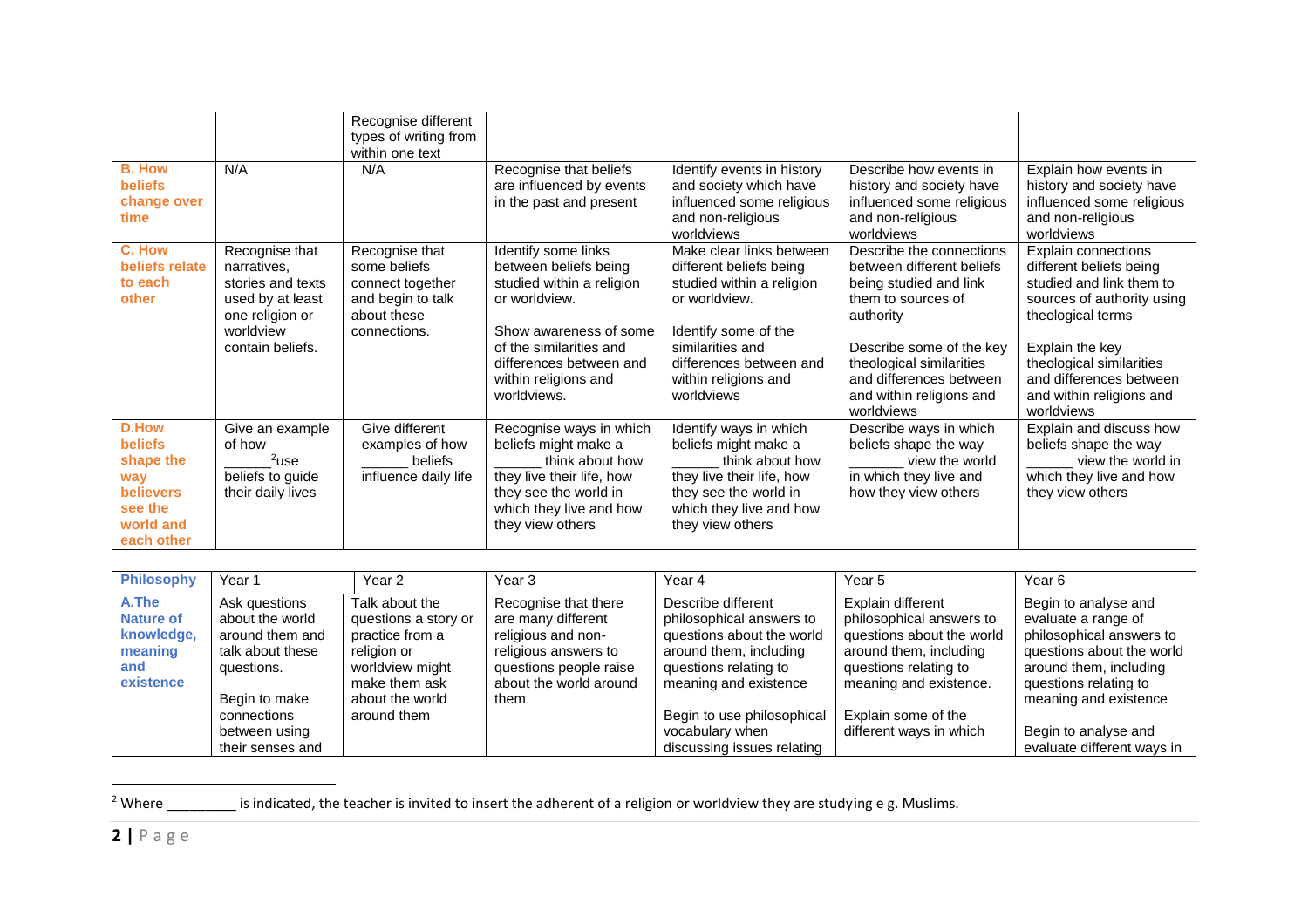|                                                              | what they know<br>about the world<br>around them.                                                       | Talk about what<br>people mean when<br>they say they 'know'<br>something.                                                                | Talk about the<br>difference between<br>knowing and believing.                                                                                                                  | to truth, reality and<br>knowledge.                                                                                                                                                                                                                  | philosophers understand<br>abstract concepts.                                                                                                                                                     | which philosophers<br>understand abstract<br>concepts.                                                                                                                                                                                                     |
|--------------------------------------------------------------|---------------------------------------------------------------------------------------------------------|------------------------------------------------------------------------------------------------------------------------------------------|---------------------------------------------------------------------------------------------------------------------------------------------------------------------------------|------------------------------------------------------------------------------------------------------------------------------------------------------------------------------------------------------------------------------------------------------|---------------------------------------------------------------------------------------------------------------------------------------------------------------------------------------------------|------------------------------------------------------------------------------------------------------------------------------------------------------------------------------------------------------------------------------------------------------------|
| <b>B.How and</b><br>whether<br>things make<br>sense          | Give a simple<br>reason using the<br>word 'because'<br>when talking<br>about religion and<br>belief     | Give a reason to<br>say why someone<br>might hold a<br>particular belief<br>using the word<br>'because'                                  | Decide if a reason or<br>argument based on a<br>religion or belief makes<br>sense to them and is<br>expressed clearly.<br>Use more than one<br>reason to support their<br>view. | Begin to weigh up<br>whether different reasons<br>and arguments are<br>expressed coherently<br>when studying religion<br>and belief<br>Give reasons for more<br>than one point of view,<br>providing pieces of<br>evidence to support these<br>views | Explain, using a range of<br>reasons, whether a<br>position or argument is<br>coherent and logical.<br>Link a range of different<br>pieces of evidence<br>together to form a<br>coherent argument | Begin to analyse and<br>evaluate whether a<br>position or argument is<br>coherent and logical and<br>show increasing<br>awareness of divergence<br>of opinion.<br>Use well-chosen pieces of<br>evidence to support and<br>counter a particular<br>argument |
| <b>C.Issues of</b><br>right and<br>wrong,<br>good and<br>bad | Using religious<br>and belief stories<br>to talk about how<br>beliefs impact on<br>how people<br>behave | Using religious and<br>belief stories, make<br>connections<br>between peoples'<br>beliefs about right<br>and wrong and their<br>actions. | Recognise that it is<br>difficult to define 'right',<br>'wrong', 'good' and<br>'bad'.<br>Recognise some of the<br>similarities and<br>differences between<br>these ideas.       | Describe a range of<br>answers to ethical and<br>moral questions, showing<br>awareness of the diversity<br>of opinion and why there<br>are differences.                                                                                              | Explain a range of<br>answers to ethical and<br>moral questions and<br>issues, drawing<br>conclusions and showing<br>awareness of diversity of<br>opinion and why there are<br>differences.       | Begin to analyse and<br>evaluate a range of<br>different answers to<br>ethical and moral<br>questions/issues, showing<br>an understanding of the<br>connections between<br>beliefs, practices and<br>behaviour.                                            |

| <b>Human/Social</b>                        | Year <sub>1</sub>                                                                                                                                  | Year <sub>2</sub>                                                                                                   | Year <sub>3</sub>                                                                                                                       | Year 4                                                                                                                          | Year 5                                                                                                                                                                                                                                                      | Year <sub>6</sub>                                                                                                                                                                                                                                              |
|--------------------------------------------|----------------------------------------------------------------------------------------------------------------------------------------------------|---------------------------------------------------------------------------------------------------------------------|-----------------------------------------------------------------------------------------------------------------------------------------|---------------------------------------------------------------------------------------------------------------------------------|-------------------------------------------------------------------------------------------------------------------------------------------------------------------------------------------------------------------------------------------------------------|----------------------------------------------------------------------------------------------------------------------------------------------------------------------------------------------------------------------------------------------------------------|
| <b>Sciences</b>                            |                                                                                                                                                    |                                                                                                                     |                                                                                                                                         |                                                                                                                                 |                                                                                                                                                                                                                                                             |                                                                                                                                                                                                                                                                |
| The diverse<br>А.<br>nature of<br>religion | Recognise<br>that people<br>have different<br>beliefs and<br>that some<br>people follow<br>religions and<br>others non-<br>religious<br>worldviews | Recognise the<br>names of different<br>religions, religious<br>beliefs and<br>worldviews and use<br>them correctly. | Identify some of the<br>ways people use the<br>terms 'religion' and<br>'belief' when exploring<br>religions, beliefs and<br>worldviews. | Describe the difference<br>between the terms<br>'religion' and 'belief'<br>when exploring religions,<br>beliefs and worldviews. | Explain the different ways<br>in which the terms<br>'religion' and "belief' are<br>used by followers from<br>within a religion or<br>worldview and those from<br>outside it.<br>Show awareness that<br>talking about religion and<br>belief can be complex. | Begin to analyse and<br>evaluate the varying use<br>of the terms 'religion' and<br>'belief' by followers from<br>within a religion or<br>worldview and those from<br>outside it.<br>Recognise some areas of<br>controversy when<br>interpreting and explaining |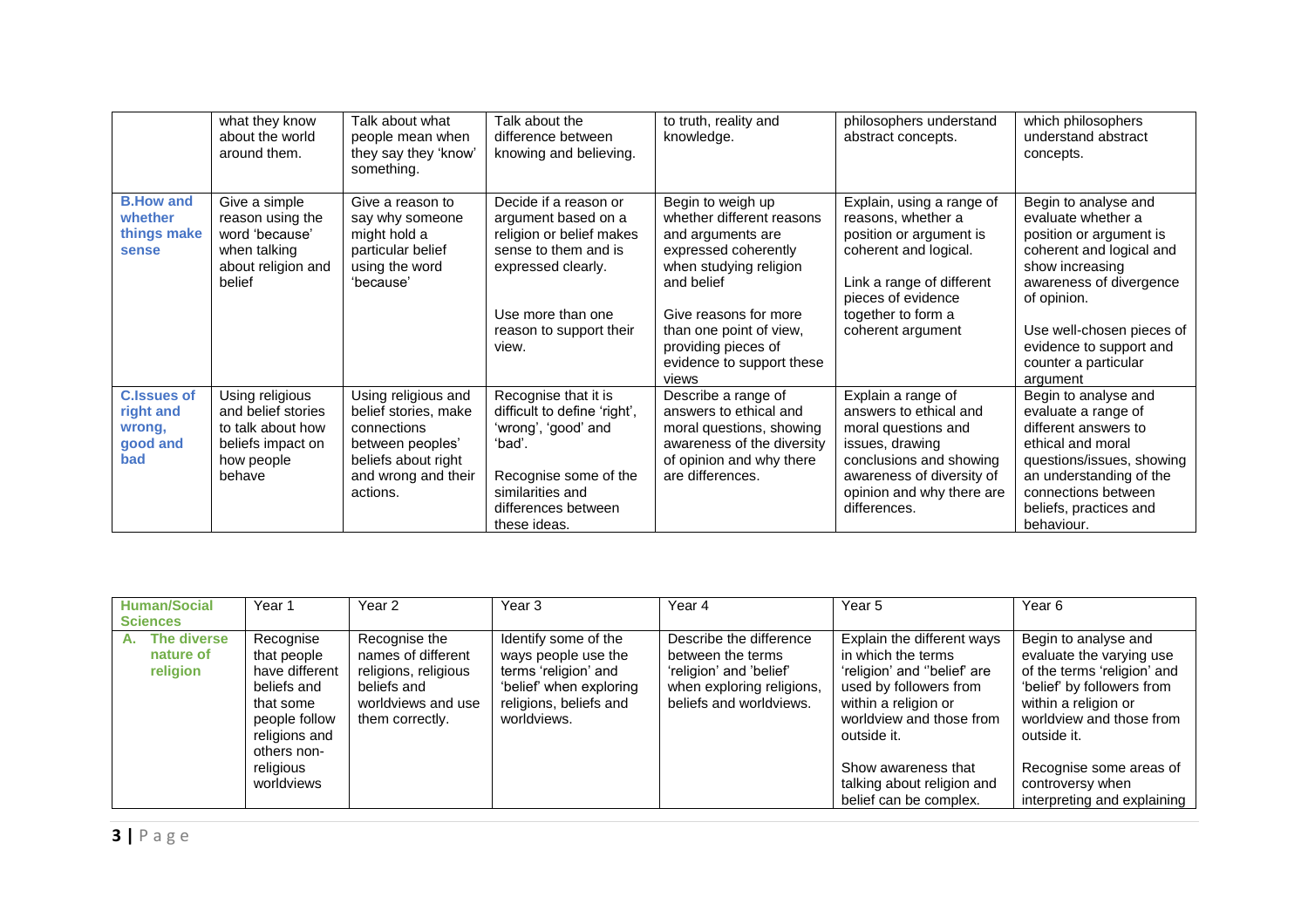|                                                                                                                                                             |                                                                                                                                                          |                                                                                                                               |                                                                                                                                                                                 |                                                                                                                                                                                                                                   |                                                                                                                                                                                                                                               | the nature of religion and<br>belief.                                                                                                                                                                                                                                    |
|-------------------------------------------------------------------------------------------------------------------------------------------------------------|----------------------------------------------------------------------------------------------------------------------------------------------------------|-------------------------------------------------------------------------------------------------------------------------------|---------------------------------------------------------------------------------------------------------------------------------------------------------------------------------|-----------------------------------------------------------------------------------------------------------------------------------------------------------------------------------------------------------------------------------|-----------------------------------------------------------------------------------------------------------------------------------------------------------------------------------------------------------------------------------------------|--------------------------------------------------------------------------------------------------------------------------------------------------------------------------------------------------------------------------------------------------------------------------|
| <b>Diverse</b><br>В.<br>ways in<br>which<br>people<br>practice and<br>express<br><b>beliefs</b>                                                             | Recognise<br>some of the<br>symbols,<br>artefacts and<br>practices<br>used by<br>people of<br>different<br>religions and<br>beliefs in the<br>local area | Identify evidence of<br>religion and belief<br>especially in the<br>local area.                                               | Identify some<br>similarities and<br>differences in how<br>people practise and<br>express beliefs both<br>within and between at<br>least two different<br>religions/worldviews. | Describe some of the<br>varying ways in which<br>religions and beliefs are<br>practised locally and<br>nationally (both within<br>and between<br>religions/worldviews)<br>with reference to at least<br>two religions/worldviews. | Explain some of the<br>varying ways in which<br>religions and beliefs are<br>practised locally and<br>nationally (both within and<br>between<br>religions/worldviews) with<br>reference to at least two<br>different<br>religions/worldviews. | Begin to analyse and<br>evaluate the varying ways<br>in which religions and<br>beliefs are practised<br>locally, nationally and<br>globally (both within and<br>between<br>religions/worldviews) with<br>reference to at least two<br>different<br>religions/worldviews. |
| The ways in<br>C.<br>which<br><b>beliefs</b><br>shape<br><i>individual</i><br>identity, and<br>impact on<br>communities<br>and society<br>and vice<br>versa | Recognise<br>that beliefs<br>can have an<br>impact on a<br>believer's<br>daily life, their<br>family or local<br>community.                              | Identify ways in<br>which beliefs can<br>have an impact on a<br>believer's daily life,<br>their family or local<br>community. | Identify a range of ways<br>in which beliefs can<br>have an impact on a<br>believer's daily life, their<br>family, community and<br>society.                                    | Describe ways in which<br>beliefs can impact on<br>and influence individual<br>lives, communities and<br>society and show<br>awareness of how<br>individuals, communities<br>and society can also<br>shape beliefs.               | Explain how beliefs<br>impact on and influence<br>individual lives,<br>communities and society,<br>and how individuals,<br>communities and society<br>can also shape beliefs.                                                                 | Begin to analyse and<br>evaluate how beliefs<br>impact on, influence and<br>change individual lives,<br>communities and society,<br>and how individuals,<br>communities and society<br>can also shape beliefs.                                                           |

## **Age-related expectations showing Key Stage 2-3 for Diocese of Norwich schools and academies**

| <b>Theology</b>                        | Year 5                                                                        | Year 6                                                                         | Year 7                                                                                                                              | Year 8                                                                                                                            | Year 9                                                                                                                          |
|----------------------------------------|-------------------------------------------------------------------------------|--------------------------------------------------------------------------------|-------------------------------------------------------------------------------------------------------------------------------------|-----------------------------------------------------------------------------------------------------------------------------------|---------------------------------------------------------------------------------------------------------------------------------|
| <b>A.Where</b><br>beliefs come<br>from | Describe different<br>sources of authority and<br>how they link with beliefs. | Explain different sources of<br>authority and the<br>connections with beliefs. | Begin to analyse and evaluate<br>different sources of authority,<br>considering the writings of key<br>thinkers, and how these have | Begin to contextualise and<br>evaluate sources of authority<br>including the writings of a range<br>of key thinkers and how these | Contextualise, analyse and<br>evaluate where beliefs come<br>from using evidence relating to<br>sources of authority, teachings |
|                                        | Describe a range of<br>different interpretations of                           | Begin to discuss the<br>reliability and authenticity of                        | shaped and formed beliefs.                                                                                                          | have shaped and formed beliefs                                                                                                    | and interpretations, the writing of<br>key thinkers and the impact of                                                           |
|                                        | sources of authority and<br>consider the reliability of                       | texts that are authoritative for<br>a group of believers.                      | Begin to analyse a range of<br>genre and interpretations of<br>sources of authority applying                                        | Begin to evaluate a range of<br>genre and interpretations of<br>sources of authority applying                                     | experiences.                                                                                                                    |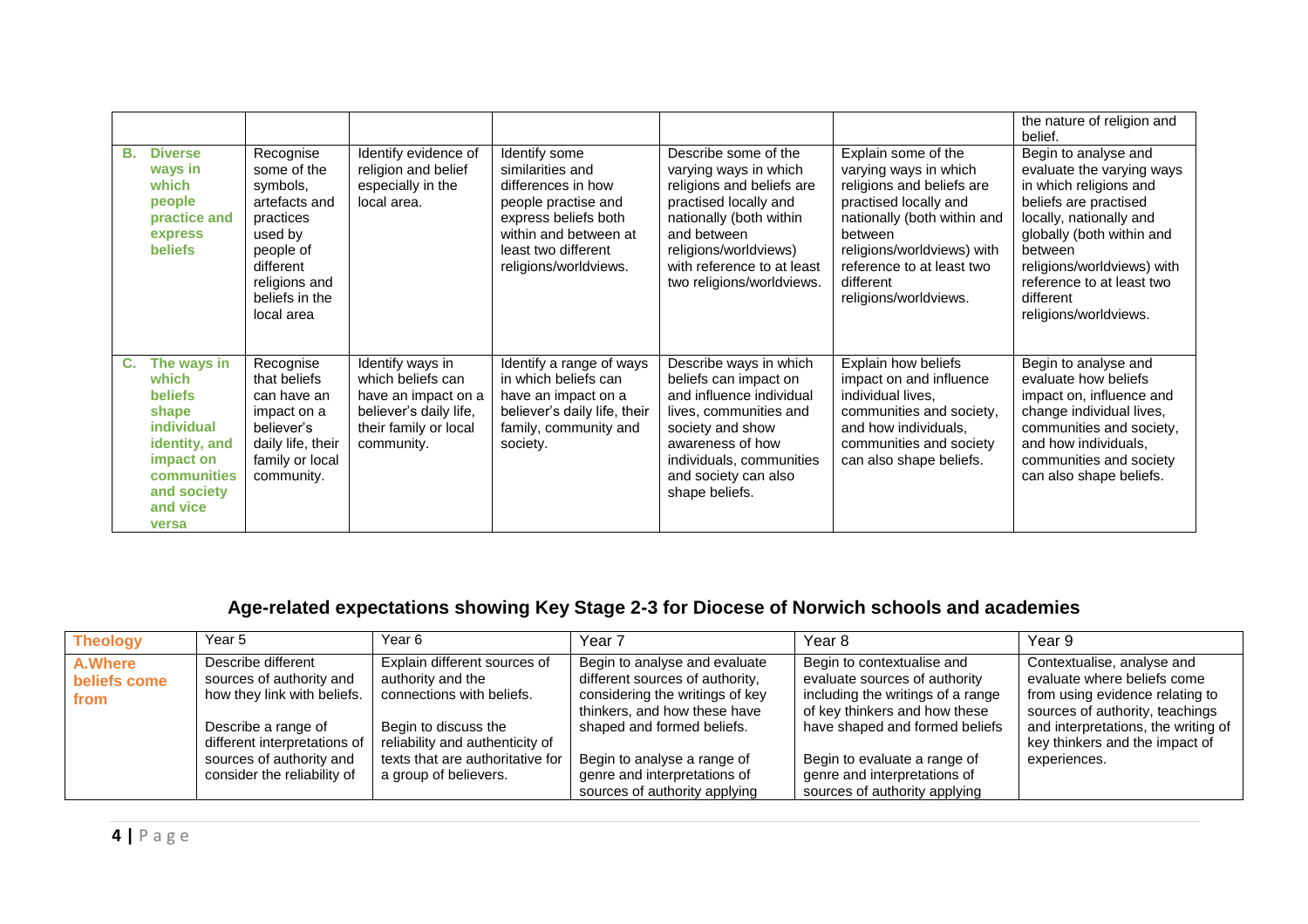|                                                                                       | these sources for a group<br>of believers.                                                                                                                                                                                                      |                                                                                                                                                                                                                                             | knowledge of reliability of<br>sources when enquiring into<br>religions and worldviews                                                                                                                                                                                                | knowledge of authenticity,<br>historical accuracy and<br>authorship coherently and<br>competently when enquiring into<br>religions and worldviews.                                                                                                                                                                  | Contextualise, analyse and<br>evaluate propositions about the<br>reliability, authenticity, historical<br>accuracy and authorship of<br>sources when enquiring into<br>religions and worldviews.                                                                                                                                           |
|---------------------------------------------------------------------------------------|-------------------------------------------------------------------------------------------------------------------------------------------------------------------------------------------------------------------------------------------------|---------------------------------------------------------------------------------------------------------------------------------------------------------------------------------------------------------------------------------------------|---------------------------------------------------------------------------------------------------------------------------------------------------------------------------------------------------------------------------------------------------------------------------------------|---------------------------------------------------------------------------------------------------------------------------------------------------------------------------------------------------------------------------------------------------------------------------------------------------------------------|--------------------------------------------------------------------------------------------------------------------------------------------------------------------------------------------------------------------------------------------------------------------------------------------------------------------------------------------|
| <b>B.How beliefs</b><br>change over<br>time                                           | Describe how events in<br>history and society have<br>influenced some religious<br>and non-religious<br>worldviews                                                                                                                              | Explain how events in history<br>and society have influenced<br>some religious and non-<br>religious worldviews                                                                                                                             | Begin to analyse and evaluate<br>how events in history and society<br>have influenced some religious<br>and non-religious worldviews                                                                                                                                                  | Begin to contextualise and<br>evaluate the impact of events in<br>history and society on shaping<br>and changing some religious and<br>non-religious worldviews                                                                                                                                                     | Contextualise, analyse and<br>evaluate the impact of events in<br>history and society on shaping<br>and changing religious and non-<br>religious beliefs over time                                                                                                                                                                         |
| <b>C.How beliefs</b><br>relate to each<br>other                                       | Describe the connections<br>between different beliefs<br>being studied and link<br>them to sources of<br>authority<br>Describe some of the key<br>theological similarities<br>and differences between<br>and within religions and<br>worldviews | Explain connections different<br>beliefs being studied and link<br>them to sources of authority<br>using theological terms<br>Explain the key theological<br>similarities and differences<br>between and within religions<br>and worldviews | Begin to analyse and evaluate<br>connections between sources of<br>authority and key concepts or<br>beliefs studied using theological<br>terms accurately.<br>Begin to analyse the key<br>theological similarities and<br>differences between and within<br>religions and worldviews. | Analyse and evaluate how<br>beliefs and concepts relate to<br>each other competently drawing<br>on theological terminology and<br>using a range of sources of<br>authority as evidence.<br>Begin to evaluate the key<br>theological similarities and<br>differences between and within<br>religions and worldviews. | Contextualise, analyse and<br>evaluate how beliefs and<br>concepts relate to each other<br>drawing on theological<br>terminology and a range of<br>sources of authority as evidence.<br>Theorise about the different ways<br>of understanding the key<br>theological similarities and<br>differences between and within<br>and worldviews. |
| <b>D.How beliefs</b><br>shape the way<br>believers see the<br>world and each<br>other | Describe ways in which<br>beliefs shape the way<br>view the world<br>in which they live and<br>how they view others                                                                                                                             | Explain and discuss how<br>beliefs shape the way<br>view the world in<br>which they live and how they<br>view others                                                                                                                        | Begin to analyse and evaluate<br>how beliefs shape the way<br>view the world in which<br>they live and how they view<br>others                                                                                                                                                        | Analyse and evaluate how<br>beliefs shape the way _<br>view the world in which they live<br>and how they view others                                                                                                                                                                                                | Contextualise, analyse and<br>evaluate propositions about how<br>beliefs shape the way _<br>view the world in which they live<br>and how they view others                                                                                                                                                                                  |

| <b>Philosophy</b>                                             | Year 5                                                                                                                                                                                                                                               | Year 6                                                                                                                                                                                                                                    | Year 7                                                                                                                                                                                                                                                       | Year 8                                                                                                                                                                                                                   | Year 9                                                                                                                                                                                                                          |
|---------------------------------------------------------------|------------------------------------------------------------------------------------------------------------------------------------------------------------------------------------------------------------------------------------------------------|-------------------------------------------------------------------------------------------------------------------------------------------------------------------------------------------------------------------------------------------|--------------------------------------------------------------------------------------------------------------------------------------------------------------------------------------------------------------------------------------------------------------|--------------------------------------------------------------------------------------------------------------------------------------------------------------------------------------------------------------------------|---------------------------------------------------------------------------------------------------------------------------------------------------------------------------------------------------------------------------------|
| <b>A.The Nature</b><br>knowledge,<br>meaning and<br>existence | Explain different philosophical<br>answers to questions about the<br>world around them, including<br>questions relating to meaning<br>and existence.<br>Explain some of the different<br>ways in which philosophers<br>understand abstract concepts. | Begin to analyse and evaluate<br>a range of philosophical<br>answers to questions about the<br>world around them, including<br>questions relating to meaning<br>and existence<br>Begin to analyse and evaluate<br>different ways in which | Analyse and evaluate a range<br>of philosophical answers to<br>questions about the world<br>around them including<br>questions relating to meaning<br>and existence<br>Analyse and evaluate different<br>ways in which philosophers<br>understand knowledge, | Analyse and evaluate a range<br>of philosophical answers to<br>questions of knowledge,<br>meaning and existence.<br>showing increasing awareness<br>of the impact of culture and<br>context on divergence of<br>opinion. | Contextualise, analyse and<br>evaluate a range of<br>philosophical answers to<br>questions of knowledge,<br>meaning and existence and<br>critique those of others<br>discussing areas of strength,<br>weakness and uncertainty. |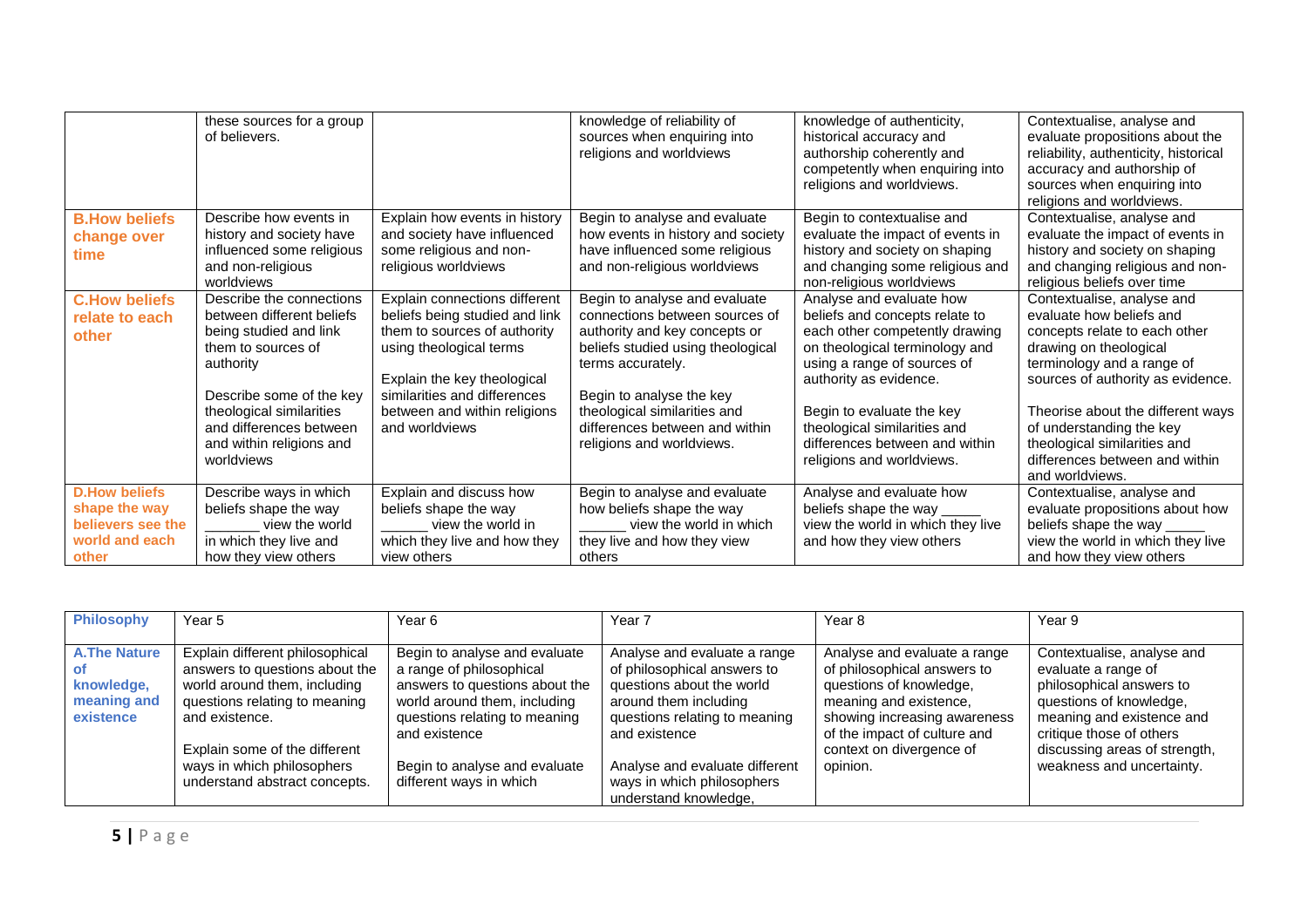|                                                           |                                                                                                                                                                                                | philosophers understand<br>abstract concepts.                                                                                                                                                                                                     | demonstrating with examples<br>that not everything can be<br>known for certain.                                                                                                                                                                                        | Begin to contextualise and<br>evaluate the diverse ways in<br>which philosophers understand<br>knowledge.                                                                                                                                                                                                                                                                                                                     | Contextualise, analyse and<br>evaluate the diverse ways in<br>which philosophers understand<br>the nature of knowledge.                                                                                                                                                                                                                                           |
|-----------------------------------------------------------|------------------------------------------------------------------------------------------------------------------------------------------------------------------------------------------------|---------------------------------------------------------------------------------------------------------------------------------------------------------------------------------------------------------------------------------------------------|------------------------------------------------------------------------------------------------------------------------------------------------------------------------------------------------------------------------------------------------------------------------|-------------------------------------------------------------------------------------------------------------------------------------------------------------------------------------------------------------------------------------------------------------------------------------------------------------------------------------------------------------------------------------------------------------------------------|-------------------------------------------------------------------------------------------------------------------------------------------------------------------------------------------------------------------------------------------------------------------------------------------------------------------------------------------------------------------|
| <b>B.How and</b><br>whether<br>things make<br>sense       | Explain, using a range of<br>reasons, whether a position or<br>argument is coherent and<br>logical.<br>Link a range of different pieces<br>of evidence together to form a<br>coherent argument | Begin to analyse and evaluate<br>whether a position or argument<br>is coherent and logical and<br>show increasing awareness of<br>divergence of opinion.<br>Use well-chosen pieces of<br>evidence to support and<br>counter a particular argument | Analyse and evaluate whether<br>a position or argument is<br>coherent and logical, explaining<br>with reasons any divergence of<br>opinion.<br>Use principles, analogies and<br>well-researched evidence to<br>support a particular argument<br>and counter this view. | Analyse and evaluate whether<br>a position or argument is<br>coherent and logical, explaining<br>with reasons any divergence of<br>opinion and showing increasing<br>awareness of the impact of<br>culture and society<br>Demonstrate comprehensive<br>evidence of the process of<br>reasoning when forming an<br>argument and when creating<br>counter arguments, showing<br>awareness of their own cultural<br>assumptions. | Comprehensively assess<br>whether a range of positions or<br>arguments are coherent and<br>logical evaluating their validity<br>and significance and explaining<br>conclusions with reasons and<br>evidence<br>Create and test their own and<br>others well substantiated<br>arguments or hypothesis<br>drawing conclusions based on<br>the process of reasoning. |
| <b>C.Issues of</b><br>right and<br>wrong, good<br>and bad | Explain a range of answers to<br>ethical and moral questions<br>and issues, drawing<br>conclusions and showing<br>awareness of diversity of<br>opinion and why there are<br>differences.       | Begin to analyse and evaluate<br>a range of different answers to<br>ethical and moral<br>questions/issues, showing an<br>understanding of the<br>connections between beliefs,<br>practices and behaviour.                                         | Analyse and evaluate a range<br>of different answers to ethical<br>and moral questions/issues,<br>showing coherent<br>understanding of the<br>connections between beliefs,<br>practices and behaviour.                                                                 | Begin to contextualise and<br>evaluate the different answers<br>to ethical and moral<br>questions/issues drawing on a<br>range of disciplines and<br>research methods.                                                                                                                                                                                                                                                        | Contextualise, analyse and<br>evaluate the diverse ways in<br>which people answer ethical<br>and moral questions/issues<br>drawing on a range of<br>disciplines and research<br>methods.                                                                                                                                                                          |

| <b>Human and</b>     | Year 5                        | Year 6                      | Year 7                        | Year 8                         | Year 9                         |
|----------------------|-------------------------------|-----------------------------|-------------------------------|--------------------------------|--------------------------------|
| <b>Social</b>        |                               |                             |                               |                                |                                |
| <b>Sciences</b>      |                               |                             |                               |                                |                                |
| <b>A.The diverse</b> | Explain the different ways in | Begin to analyse and        | Analyse and evaluate the      | Begin to contextualise and     | Contextualise, analyse and     |
| nature of            | which the terms 'religion'    | evaluate the varying use of | varying use of the terms      | evaluate the diverse use of    | evaluate the nature of the     |
| religion             | and "belief' are used by      | the terms 'religion' and    | 'religion', 'belief' and      | the terms 'religion', 'belief' | terms 'religion', 'belief' and |
|                      | followers from within a       | 'belief' by followers from  | 'spiritual' by followers from | and 'spiritual' by followers   | 'spiritual' drawing on a wide  |
|                      | religion or worldview and     | within a religion or        | within a religion or          | from within a religion or      | range of views including       |
|                      | those from outside it.        | worldview and those from    | worldview and those from      | worldview and those from       | those from different           |
|                      |                               | outside it.                 | outside it.                   | outside it.                    | disciplines (i.e. theology,    |
|                      |                               |                             |                               |                                | philosophy and the             |